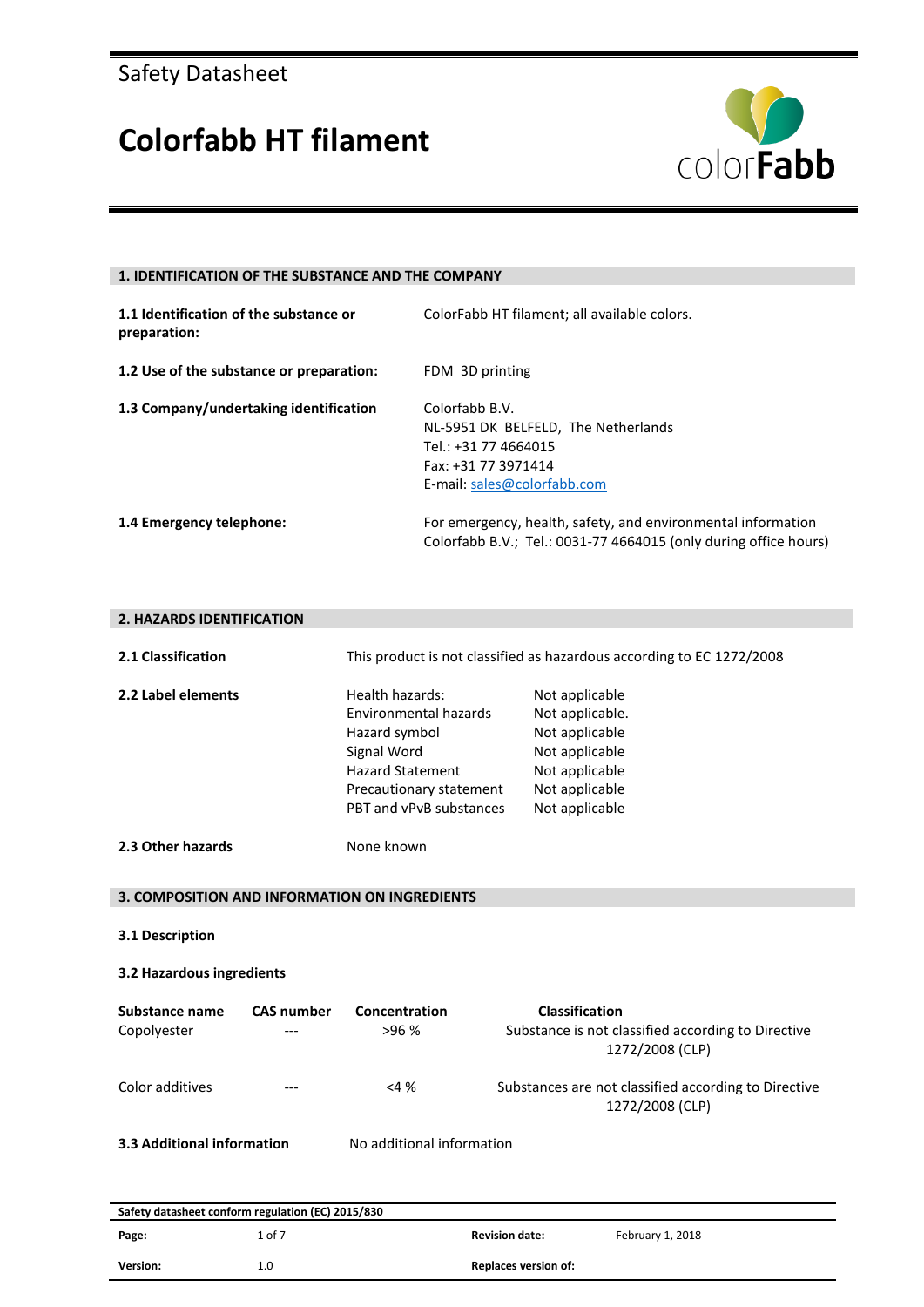# **Colorfabb HT filament**



| <b>4. FIRST AID MEASURES</b>                                                                |                                                                                                                                                                                                                                                                                                                                                                                                        |                                                                                                                                                                       |  |
|---------------------------------------------------------------------------------------------|--------------------------------------------------------------------------------------------------------------------------------------------------------------------------------------------------------------------------------------------------------------------------------------------------------------------------------------------------------------------------------------------------------|-----------------------------------------------------------------------------------------------------------------------------------------------------------------------|--|
|                                                                                             |                                                                                                                                                                                                                                                                                                                                                                                                        |                                                                                                                                                                       |  |
| 4.1 Description of first aid measures<br><b>General Advice</b><br>Inhalation                | First aid measures are not expected if printing filament is used as recommended. No<br>hazards known that require special first aid measures.<br>Not likely due to physical form. Overheating or burning may release vapors or<br>decomposition products which may be irritating. In case of inhalation of<br>decomposition products, move to fresh air. Get medical attention if symptoms<br>persist. |                                                                                                                                                                       |  |
| Eye contact                                                                                 | Unlikely to occur. Particles or dust may give mechanical irritation to the eyes. Rinse<br>eyes with plenty of water. Get medical attention if symptoms occur.                                                                                                                                                                                                                                          |                                                                                                                                                                       |  |
| <b>Skin contact</b>                                                                         | Unlikely to result in first aid measures. Molten material coming from the 3D printing<br>device may cause burns. Cool molten material adhering to the skin with plenty of wate<br>and see a physician for removal of adhering material and treatment of burn.                                                                                                                                          |                                                                                                                                                                       |  |
| Ingestion                                                                                   | Unlikely to occur. Seek medical advice.                                                                                                                                                                                                                                                                                                                                                                |                                                                                                                                                                       |  |
|                                                                                             | 4.2 Most important symptoms and effects, both acute and delayed                                                                                                                                                                                                                                                                                                                                        | Burns should be treated as thermal burns. The material will come off as healing occurs.                                                                               |  |
| <b>Hazards</b>                                                                              | 4.3 Indication of any immediate medical attention and special treatment needed                                                                                                                                                                                                                                                                                                                         | Contact with molten substance/material may cause severe burns to skin and/or eyes                                                                                     |  |
| <b>Treatment</b>                                                                            | Treat symptomatically                                                                                                                                                                                                                                                                                                                                                                                  |                                                                                                                                                                       |  |
| <b>5. FIRE FIGHTING MEASURES</b>                                                            |                                                                                                                                                                                                                                                                                                                                                                                                        |                                                                                                                                                                       |  |
| <b>General Fire Hazards</b>                                                                 |                                                                                                                                                                                                                                                                                                                                                                                                        | Polymer material can accumulate static charges which<br>may cause an electrical spark (ignition sourcs). Use<br>proper bonding and/or grounding procedures if needed. |  |
| 5.1 Extinguishing media<br>Suitable extinguishing media:<br>Unsuitable extinguishing media: |                                                                                                                                                                                                                                                                                                                                                                                                        | Water spray, dry-chemical, carbon dioxide<br>None known                                                                                                               |  |
| 5.2 Special hazards arising from the<br>substance/mixture                                   |                                                                                                                                                                                                                                                                                                                                                                                                        | Powdered material may form explosive dust-air mixtures                                                                                                                |  |
| 5.3 Advice for firefighters                                                                 |                                                                                                                                                                                                                                                                                                                                                                                                        | Self-contained breathing apparatus and full protective<br>clothing must be worn in case of fire.                                                                      |  |

| Safety datasheet conform regulation (EC) 2015/830 |            |                       |                  |
|---------------------------------------------------|------------|-----------------------|------------------|
| Page:                                             | $2$ of $7$ | <b>Revision date:</b> | February 1, 2018 |
| Version:                                          | 1.0        | Replaces version of:  |                  |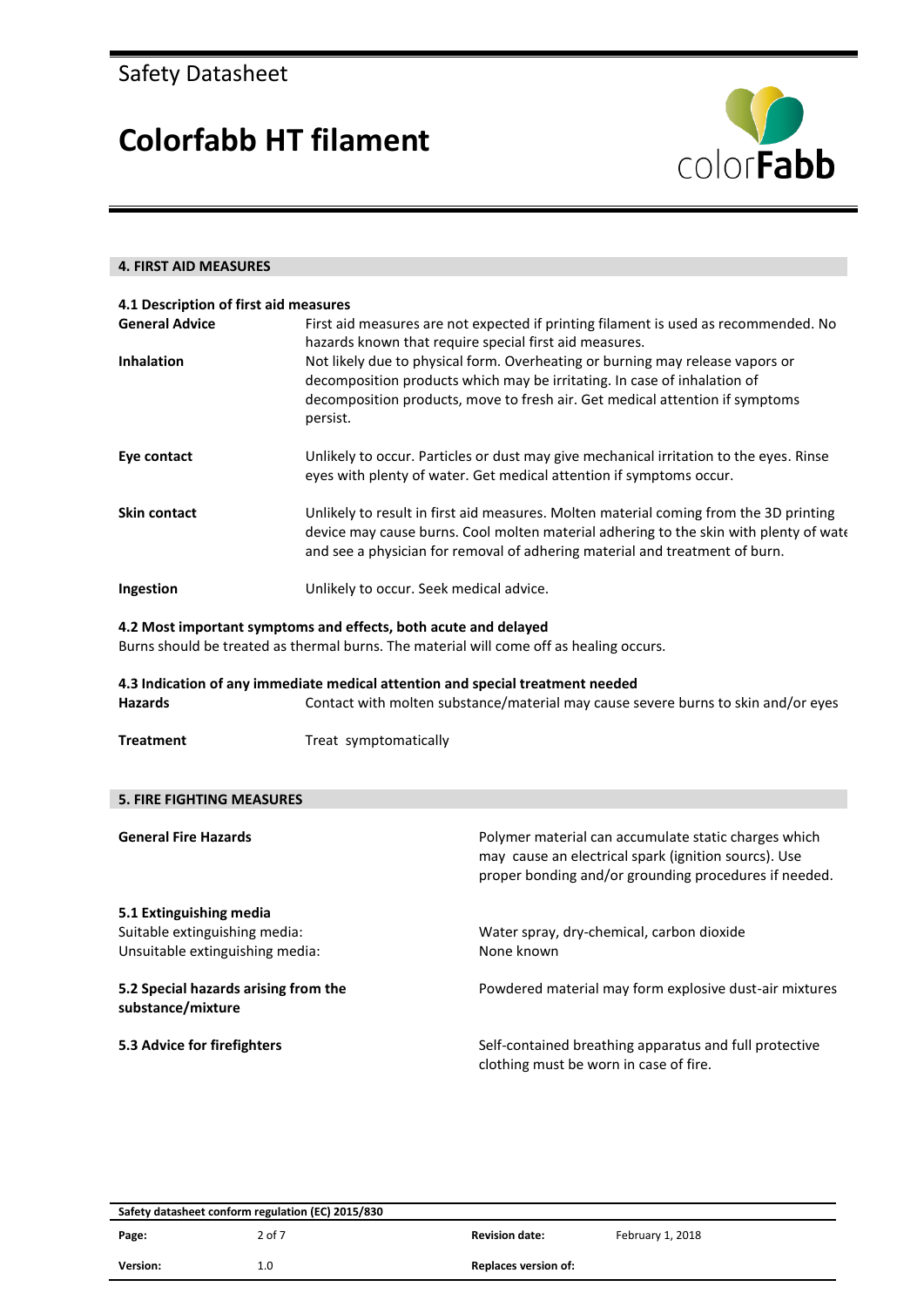# **Colorfabb HT filament**



| <b>6. ACCIDENTAL RELEASE MEASURES</b>             |                                                                                                                                                                          |
|---------------------------------------------------|--------------------------------------------------------------------------------------------------------------------------------------------------------------------------|
| <b>6.1 Personal precautions</b>                   | Wear appropriate personal protective equipment if<br>necessary.                                                                                                          |
| <b>6.2 Environmental precautions</b>              | Material not regarded as dangerous for the<br>environment                                                                                                                |
| 6.3 Cleanup, containment and disposal of spill    | Sweep up dust or particles or pieces of filament by<br>scoop or vacuum. Dispose of material in suitable<br>container according local regulations.                        |
| 6.4 Reference to other sections                   | Not applicable.                                                                                                                                                          |
| 7. HANDLING AND STORAGE                           |                                                                                                                                                                          |
| 7.1 Precautions for safe handling                 | Handle in accordance with good hygiene and safety<br>practice. Avoid contact with molten material. Avoid<br>overheating. Ensure adequate ventilation during<br>printing. |
| 7.2 Conditions for safe storage                   | Keep containers closed in a cool and dry place, away<br>from direct sunlight. Avoid uptake of moisture, to<br>protect the technical integrity of the product.            |
| 7.3 Specific use                                  | Copolyester 3D filament is to be used in suitable FDM 3D<br>printers only.                                                                                               |
| 8. EXPOSURE CONTROLS / PERSONAL PROTECTION        |                                                                                                                                                                          |
| 8.1 Control parameters                            |                                                                                                                                                                          |
| <b>Occupational exposure limits</b>               | Printing filament contains no substances with occupational<br>exposure control limits.                                                                                   |
| <b>Biological limit values</b>                    | There are no biological limit values for any of the<br>components.                                                                                                       |
| <b>Recommended monitoring procedures</b>          | No monitoring procedures recommended                                                                                                                                     |
| <b>Derived No Effect Level (DNEL)</b>             | Not established                                                                                                                                                          |
| 8.2 Exposure controls                             |                                                                                                                                                                          |
| <b>Appropriate Engineering Controls</b>           | Ensure adequate room ventilation to prevent buildup of dust<br>or fumes during printing. Keep processing temperatures<br>below decomposition temperature                 |
| Safety datasheet conform regulation (EC) 2015/830 |                                                                                                                                                                          |

| Page:    | <b>Salety datasheet comonic regulation (LC) 2013/030</b><br>3 of 7 | <b>Revision date:</b>       | February 1, 2018 |
|----------|--------------------------------------------------------------------|-----------------------------|------------------|
| Version: | 1.0                                                                | <b>Replaces version of:</b> |                  |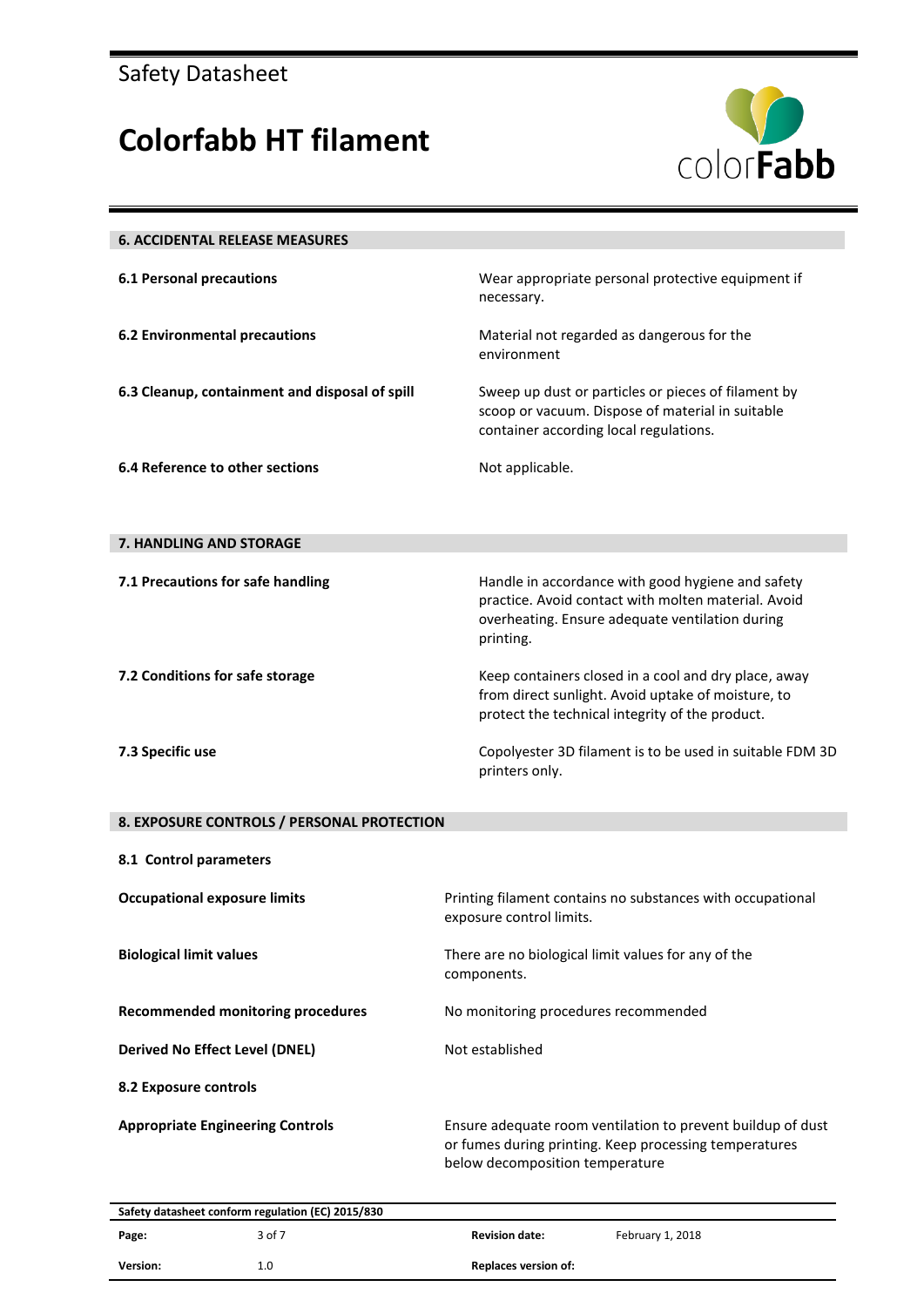### **Colorfabb HT filament**



**Individual protection measures**

**Eye protection** Not required (for FDM 3D printing) Hand protection **Hand protection** Not required (for FDM 3D printing) **Skin protection** Not required (for FDM 3D printing) **Respiratory protection** Not required (for FDM 3D printing)

Hygiene measures **Handle in accordance with good industrial hygiene and safety** Handle in accordance with good industrial hygiene and safety practice. Do not eat, drink or smoke when using/printing this material.

**Environmental exposure controls** No data available.

#### **9. PHYSICAL AND CHEMICAL PROPERTIES**

#### **9.1 Information on basic physical and chemical properties**

| Appearance                      | Filament, string, spool                                                      |
|---------------------------------|------------------------------------------------------------------------------|
| Physical state @20ºC            | Solid                                                                        |
| Color                           | Various (clear, white, black, light gray, dark gray)                         |
| <b>Density</b>                  | $\approx$ 1,18 g/cm3                                                         |
| Odor                            | Typical, very weak                                                           |
| рH                              | No data available                                                            |
| <b>Boiling point</b>            | No data available                                                            |
| Flash point                     | Not applicable, combustable solid                                            |
| <b>Flammability</b>             | No data available                                                            |
| Vapor pressure                  | Not determined                                                               |
| Solubility (in water)           | Negligible                                                                   |
| Solubility (other)              | No data available                                                            |
| <b>Evaporation rate</b>         | Not determined                                                               |
| <b>Autoignition temperature</b> | No data available                                                            |
| Decomposition temperature       | >300º. Thermal stability not tested. Low stability hazard expected at normal |
|                                 | printing temperatures.                                                       |
| pH-value                        | No data available                                                            |
| <b>Viscosity</b>                | No data available                                                            |
| <b>Flashpoint</b>               | Not applicable, combustible solid                                            |

|                                         | <b>10. STABILITY AND REACTIVITY</b>               |                                                                  |                                                              |  |
|-----------------------------------------|---------------------------------------------------|------------------------------------------------------------------|--------------------------------------------------------------|--|
| <b>10.1 Reactivity</b>                  |                                                   | None known                                                       |                                                              |  |
| 10.2 Chemical stability                 |                                                   |                                                                  | Chemically stable under normal conditions of use and storage |  |
| 10.3 Possibility of hazardous reactions |                                                   | None known.                                                      |                                                              |  |
| <b>10.4 Conditions to avoid</b>         |                                                   | Avoid conditions of overheating which may result in degradation. |                                                              |  |
|                                         | Safety datasheet conform regulation (EC) 2015/830 |                                                                  |                                                              |  |
| Page:                                   | 4 of 7                                            | <b>Revision date:</b>                                            | February 1, 2018                                             |  |
| Version:                                | 1.0                                               | <b>Replaces version of:</b>                                      |                                                              |  |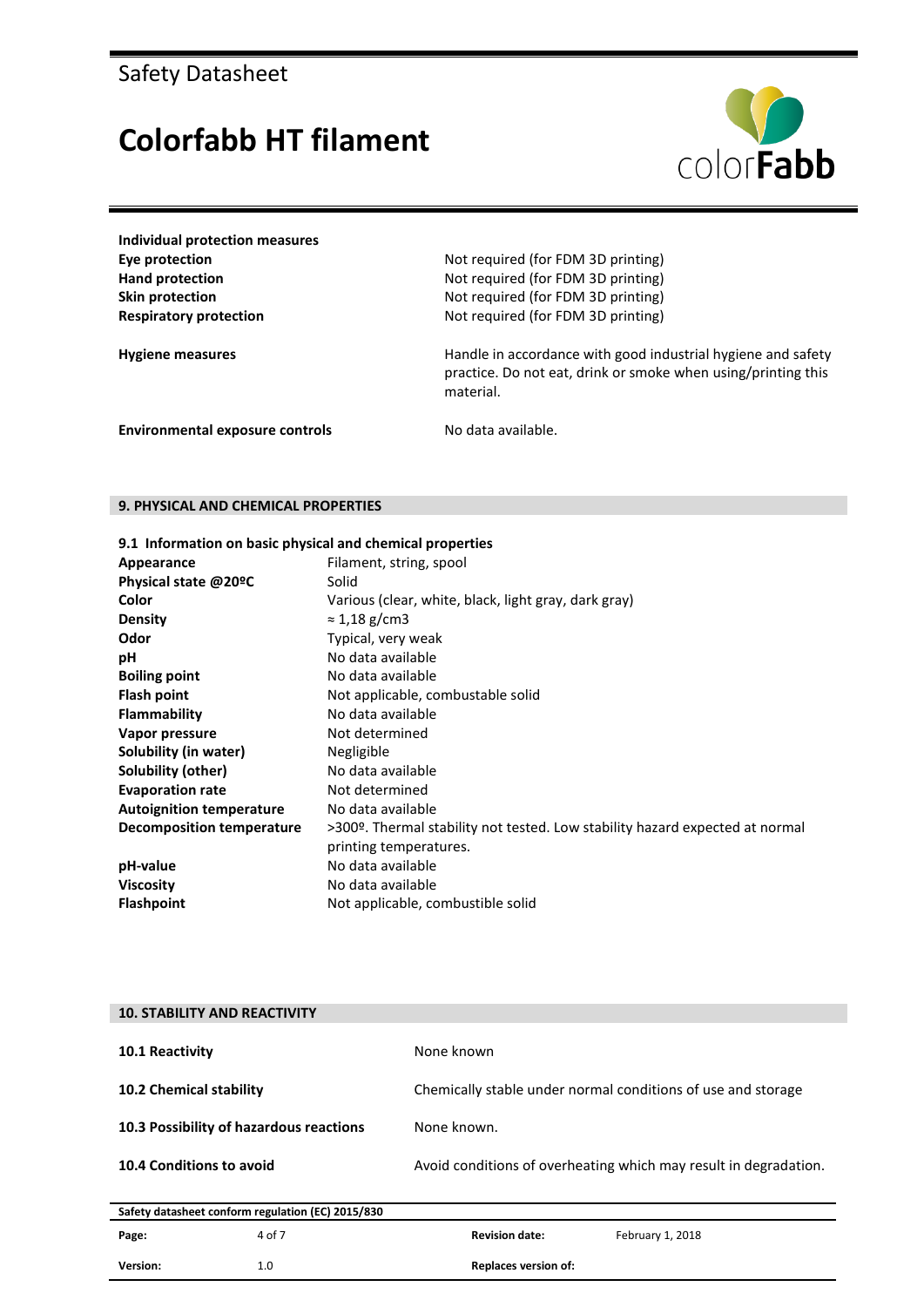### **Colorfabb HT filament**



| 10.5 Incompatible materials                  | Avoid strong oxidizing agents                                                |
|----------------------------------------------|------------------------------------------------------------------------------|
| 10.6 Hazardous decomposition products        | Carbon monoxide, carbon dioxide                                              |
| <b>11. TOXICOLOGICAL INFORMATION</b>         |                                                                              |
| <b>Skin contact</b>                          | No data available (not to be expected)                                       |
| Eye contact                                  | No data available (not to be expected)                                       |
| <b>Skin sensitation</b>                      | No data available (not to be expected)                                       |
| <b>Respiratory sensitation</b>               | No data available (not to be expected)                                       |
| <b>CMR</b> effects                           | No data available; none of the ingredients is listed as CMR<br>substance     |
| <b>General remarks</b>                       | No other toxicological data available                                        |
|                                              |                                                                              |
| <b>12. ECOLOGICAL INFORMATION</b>            |                                                                              |
| 12.1 Aquatic toxicity                        | No data available                                                            |
| 12.2 Persistence and degradability           | No data available                                                            |
| 12.3 Bioaccumalative potential               | No data available                                                            |
| 12.4 Mobility in soil                        | No data available                                                            |
| 12.5 Results of PBT and vPvB assessment      | No data available; product does not contain PBT or vPvB<br>listed substances |
| 12.6 Other adverse effects                   | No adverse effects known to date                                             |
| 12.7 Additional ecotoxicological information | Contains no substances known to be hazardous for the<br>environment.         |

| <b>13. DISPOSAL CONSIDERATIONS</b>                |                                                                                                                         |
|---------------------------------------------------|-------------------------------------------------------------------------------------------------------------------------|
| 13.1 Waste treatment methods                      | Dispose of material waste and residues in accordance with local authority<br>requirements.                              |
| 13.2 Additional information                       | None available                                                                                                          |
| 13.3 Packaging                                    | Cardboard box and/or empty filament spool can be recycled or can be<br>disposed of in accordance with local regulations |
| Safety datasheet conform regulation (EC) 2015/830 |                                                                                                                         |

|          | Safety datasheet conform regulation (EC) 2015/830 |                             |                  |
|----------|---------------------------------------------------|-----------------------------|------------------|
| Page:    | 5 of 7                                            | <b>Revision date:</b>       | February 1, 2018 |
| Version: | 1.0                                               | <b>Replaces version of:</b> |                  |
|          |                                                   |                             |                  |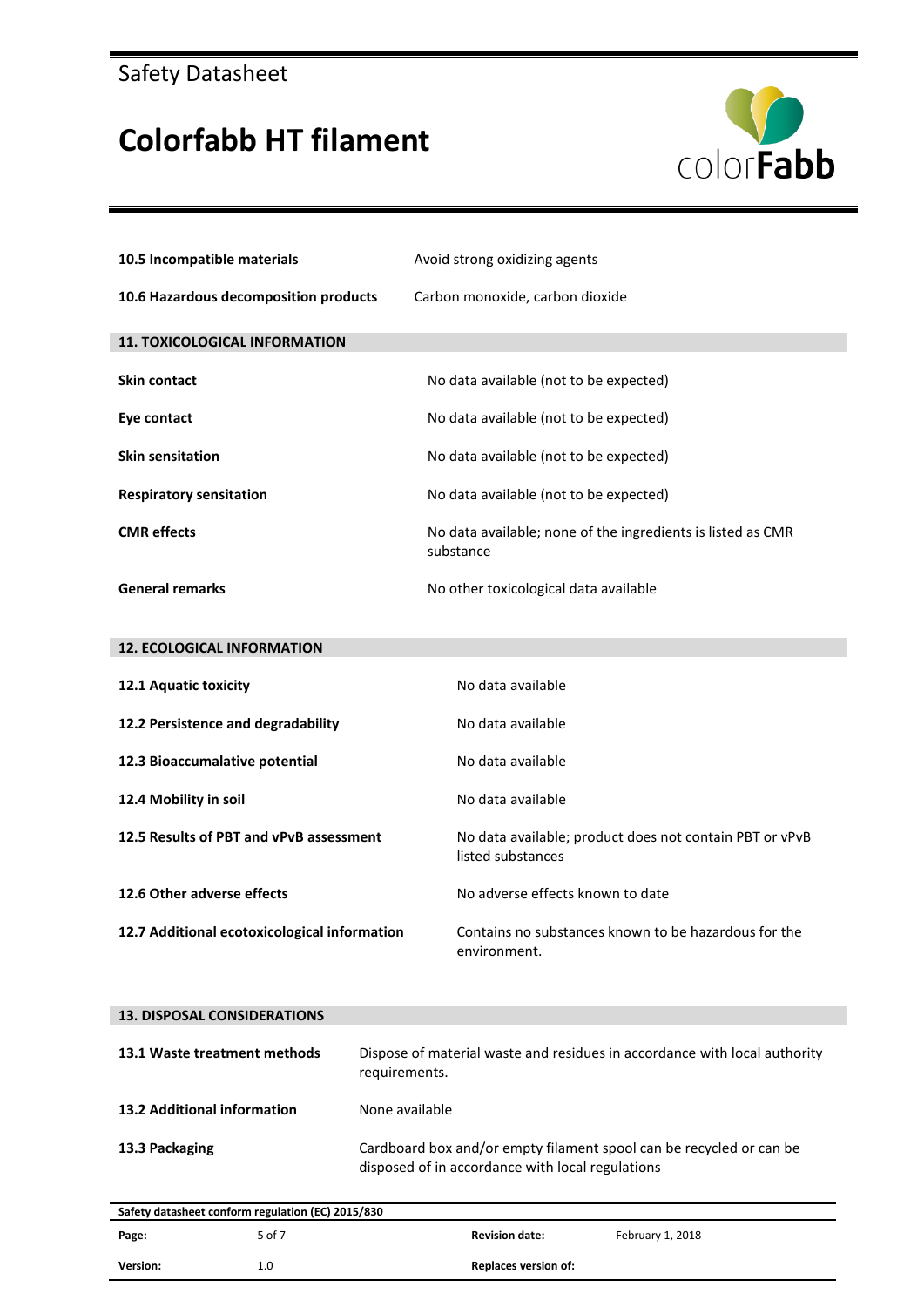# **Colorfabb HT filament**



| <b>14. TRANSPORT INFORMATION</b> |               |  |  |  |
|----------------------------------|---------------|--|--|--|
| 14.1 RID / ADR                   | Not regulated |  |  |  |
| 14.2 ICAO / IATA-DGR             | Not regulated |  |  |  |
| 14.3 GGVSEE / IMDG-CODE          | Not regulated |  |  |  |
| <b>14.4 UN-NR</b>                | Not regulated |  |  |  |

### **15. REGULATORY INFORMATION**

#### **15.1 Safety, health and environmental regulations specific for the substance or mixture**

| <b>US Toxic Substances</b>              | All components of this product are listed on the TSCA inventory. Any impurities |  |  |  |
|-----------------------------------------|---------------------------------------------------------------------------------|--|--|--|
| <b>Control Act (TSCA)</b>               | present in this product are exempt from listing.                                |  |  |  |
| <b>Korean Toxic Substances</b>          | All components are listed on the Korean inventory or are covered by a polymer   |  |  |  |
| <b>Control Act (ECL)</b>                | exemption.                                                                      |  |  |  |
| 15.2 Chemical safety assessment<br>None |                                                                                 |  |  |  |

#### **16. OTHER INFORMATIE**

| <b>Revision Information</b>                     | Not relevant                                                                                                                                                                                                                                                                                                                                                                                                                                                                                                                                                                                                                                                                   |
|-------------------------------------------------|--------------------------------------------------------------------------------------------------------------------------------------------------------------------------------------------------------------------------------------------------------------------------------------------------------------------------------------------------------------------------------------------------------------------------------------------------------------------------------------------------------------------------------------------------------------------------------------------------------------------------------------------------------------------------------|
| <b>Relevant H-phrase:</b>                       | None                                                                                                                                                                                                                                                                                                                                                                                                                                                                                                                                                                                                                                                                           |
| <b>Changes compared to</b><br>previous version: |                                                                                                                                                                                                                                                                                                                                                                                                                                                                                                                                                                                                                                                                                |
| <b>Abbreviations</b>                            | REACH; Registration, Evaluation, Authorisation and restriction of chemical substances<br>EC: European Community<br>STOT: Specific Target Organ Toxicity<br>PBT: Persistent, Bioaccumulating, Toxic<br>vPvB: very Persistent, very Bioaccumulating<br>ADR; Accord européen relative au transport international des marchandises<br>Dangereuses per Route<br>ADN: Accord européen relative au transport international des marchandises<br>Dangereuses per voies de Navigation intérieures<br>RID: Regulations for the international Transport of dangerous goods by rail<br>IMDG: International maritime dangerous goods code<br>ICAO: International civil aviation organization |

| Safety datasheet conform regulation (EC) 2015/830 |        |                             |                  |  |  |
|---------------------------------------------------|--------|-----------------------------|------------------|--|--|
| Page:                                             | 6 of 7 | <b>Revision date:</b>       | February 1, 2018 |  |  |
| Version:                                          | 1.0    | <b>Replaces version of:</b> |                  |  |  |